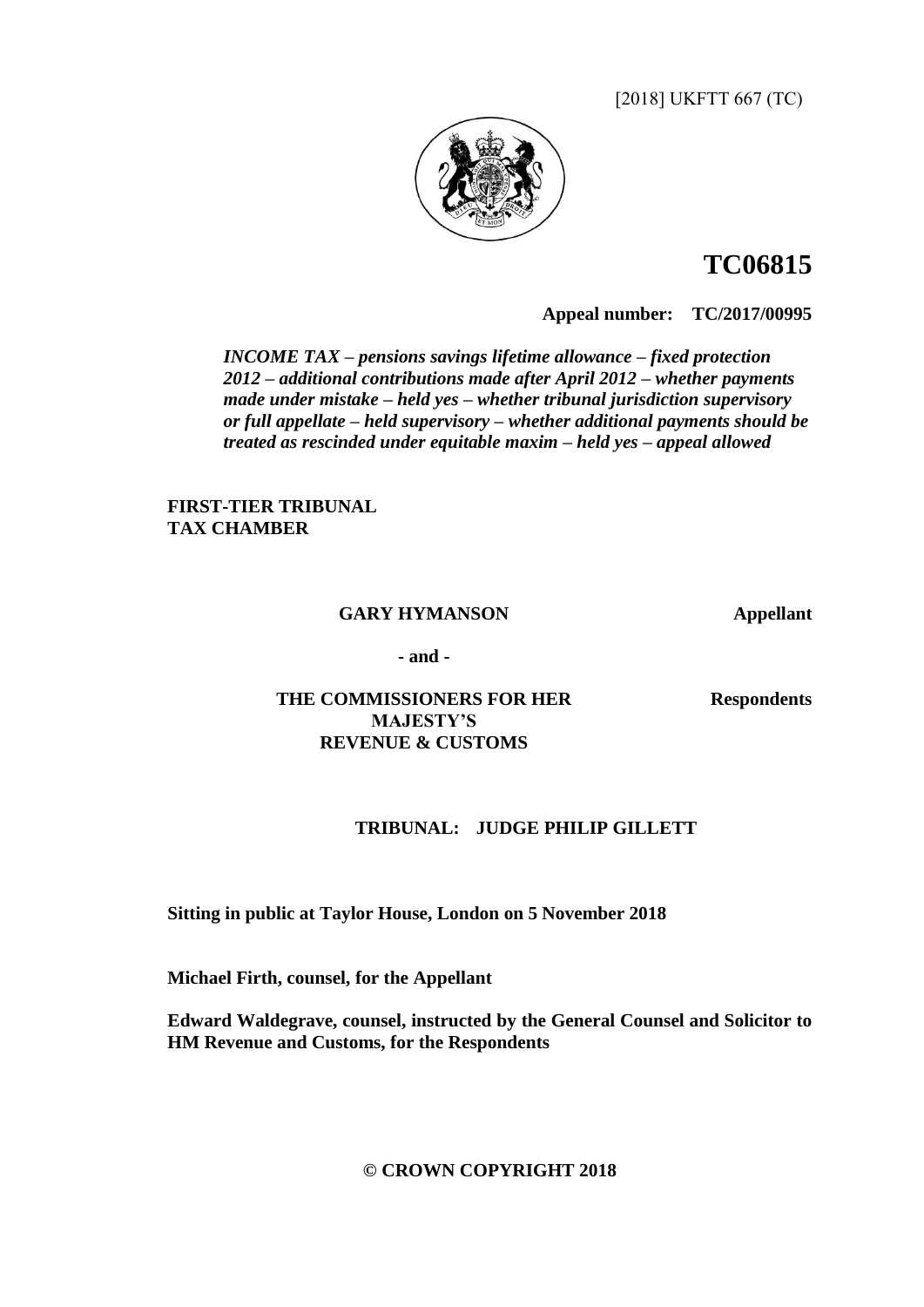# DECISION

1. This appeal arises from the rules governing fixed protection ("Fixed 5 Protection") in relation to the pensions savings lifetime allowance (the "Lifetime Allowance") which are primarily contained in Sch 18 Finance Act 2011.

2. Mr Hymanson is appealing against a decision by HMRC to revoke a certificate of Fixed Protection which they had previously issued to him in accordance with Reg 3 of the Registered Pension Schemes (Lifetime Allowance Transitional Protection) 10 Regulations 2011 ("the Transitional Regulations").

# **Preliminary Application**

3. Prior to the hearing the appellant made an application for a direction that HMRC should not be not permitted to advance an argument set out in paras 48 to 58 of their Skeleton Argument. This was an allegedly new argument concerning the 15 limitation of the scope of the Equitable Maxim, which was introduced in response to the appellant's ground of appeal that: "The Appellant's position is that the amounts 'paid' were paid by virtue of a mistake and, as such, the payments were void in accordance with the principle in *Pitt v. Holt*"

- 4. HMRC maintained that this was not a new argument as such because it could be 20 included within the words in their statement of case: "HMRC do not consider that the FTT is an appropriate forum for consideration of mistake-based arguments". Alternatively they requested that if the tribunal found that this argument did not fall within their original statement of case then they should be given permission to amend their statement of case to include the argument.
- 25 5. Having considered the application, and in particular having considered the submissions set out in the appellant's skeleton argument, I decided that I would in any case be required to consider the additional arguments which HMRC wished to put forward, since they would be an essential part of my consideration of the arguments to be advanced by the appellant. I therefore decided to dismiss the appellant's 30 application.

## **The Facts**

6. I received a witness statement and oral evidence from Mr Hymanson together with a bundle of correspondence between HMRC and Mr Hymanson's actuary, Michael Field, and between Mr Hymanson and Mr Field.

35 7. I found Mr Hymanson to be a very honest and open witness who fully acknowledged that he did not understand all the subtleties of the issues involved and that he could not clearly remember his thinking at the time, which was over six years previously. In addition, some of the written correspondence between himself and Mr Field is contradictory, and I discuss this further below.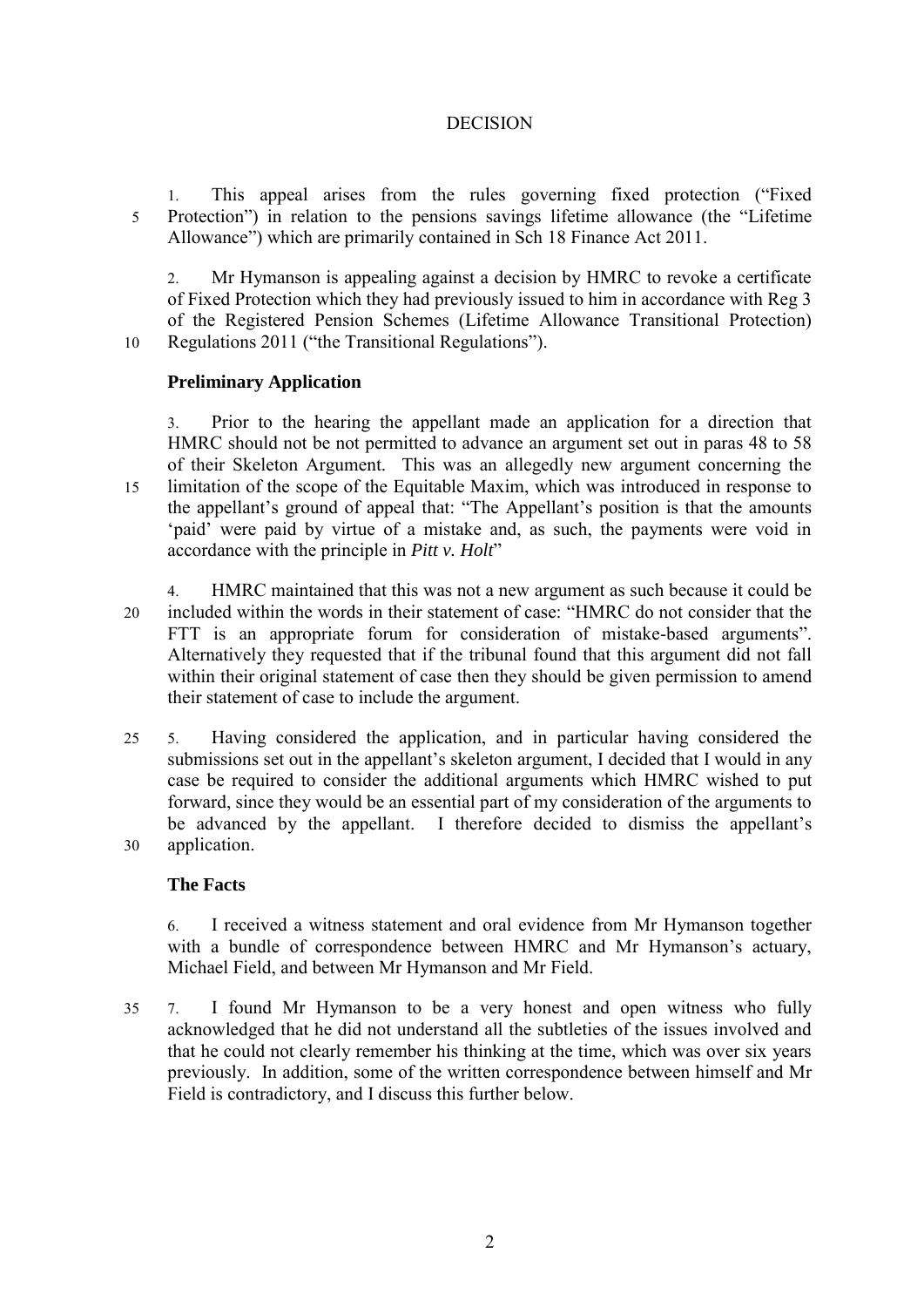8. I find the following as matters of fact:

9. Mr Hymanson is the sole director of Lightcredit Limited, which trades as Granmore Ceilings, mainly in the Manchester area. Lightcredit Limited is owned by Lightcredit Holdings Limited, which is owned by Mr Hymanson (75 shares) and Mrs 5 Hymanson (25 shares).

10. Mr Hymanson is a specialist in ceilings. He relies heavily on other people to advise him in respect of financial matters such as pensions and tax. He has no knowledge of these things himself.

- 11. Mr Hymanson had four pensions:
- 

10 (1) Light Credit Pension Scheme, which was the main one and was established in 1994. Contributions into that scheme were decided annually based on what funds were available or appropriate at the time.

> (2) Standard Life (policy H17998). Contributions into this scheme were made by a continuous standing order of the same amount each month.

15 (3) Reassure (policy 36652). Again contributions were made by a continuous standing order of the same amount each month.

> (4) Reassure (policy 12107244). The only contributions paid into this scheme were national insurance rebates.

12. In 2011/12 Mr Hymanson was advised by Mr Field to apply for Fixed 20 Protection and on 10 January 2012 he received a letter from Mr Field confirming that a certificate of fixed protection had been obtained. Mr Hymanson remembers being very confused by these letters and Fixed Protection and spoke to Mr Field a number of times to try understand what his letters meant.

13. Mr Hymanson's main pension fund was the Light Credit Pension Scheme and 25 he stated that he understood that he could not make any further lump sum contributions to that scheme but did not understand that the direct debits to the two other pension schemes had to stop. He stated that he thought that when Michael Field referred to not making further contributions that meant that he could not decide to add any more to the schemes but did not realise that the existing direct debits could not 30 continue.

14. I found Mr Field's letters on this subject to be admirably clear but Mr Hymanson explained that he was confused by the fact that he/the company could continue to make payments of rent into the Light Credit Pension Scheme (which owned the Granmore business premises) but not apparently the existing standing

- 35 orders. Mr Hymanson could not understand that there was any difference between continuing the existing arrangement to pay rent and the continuing existing standing orders. As a result, Mr Hymanson did not take any steps to notify the bank to stop making those standing orders, which continued on a monthly basis until April 2015, being £62.50 per month to the Standard Life scheme (a total of £2,312.50) and £125
- 40 per month to Reassure (a total of £4,625).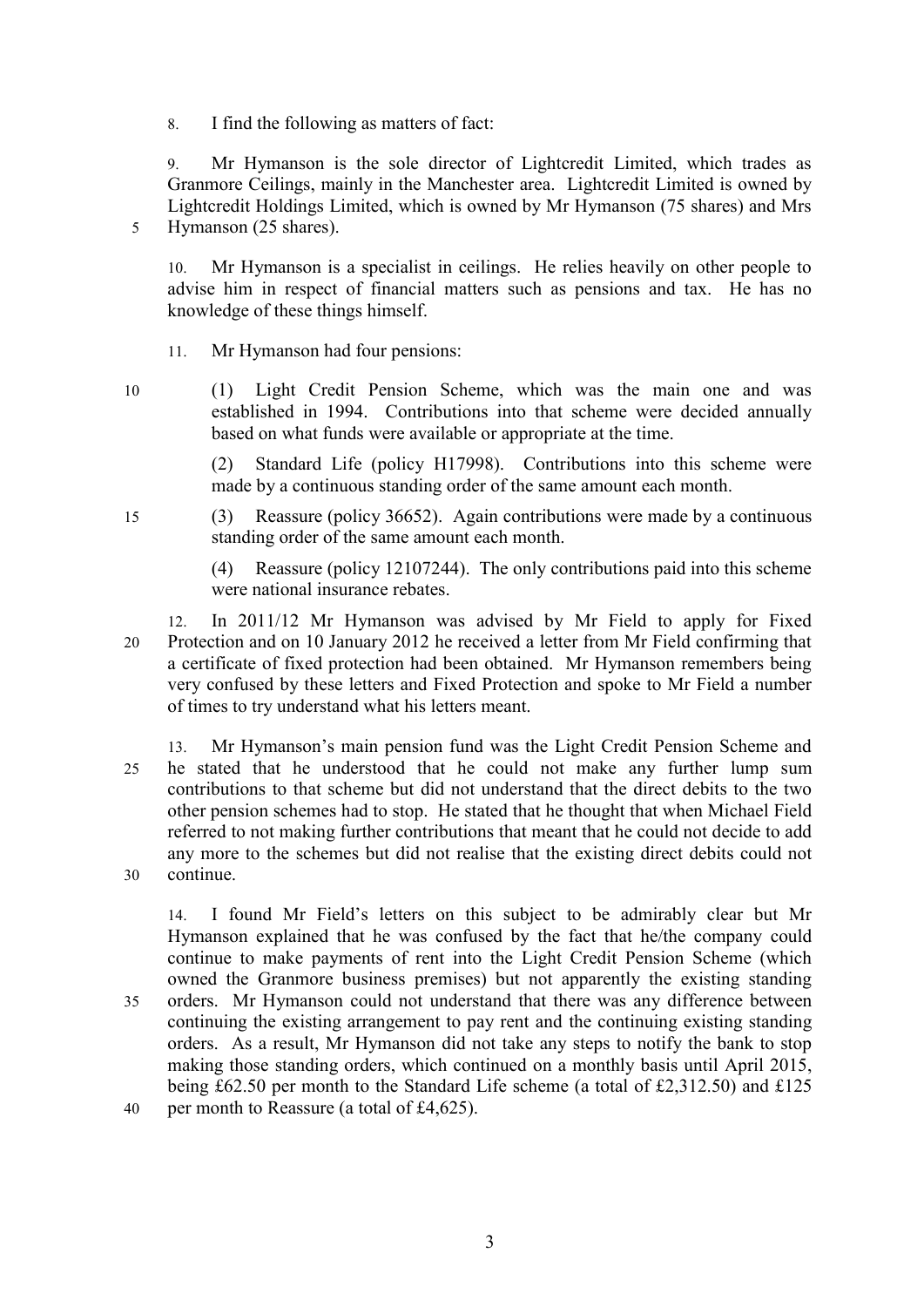15. Mr Waldegrave, on behalf of HMRC challenged Mr Hymanson's recollections of his motives and Mr Hymanson admitted he was not totally clear, although this was understandable given that these were events over six years ago and concerned matters which he found very confusing. More concerning however was an email from Mr 5 Hymanson to Mr Field dated 24 April 2015 which stated:

"It should be made absolutely clear to the HMRC that I applied for and received £1,800,000 protection in 2011 on the basis that I would cease any further payments into my plans. After notifying them on your instruction, **I was under the impression that these had been stopped**, however it has only recently 10 come to light that the Standard Life policy continued and also one of the Re Assure policies. Obviously something has gone seriously wrong because only one of the three policies ceased.

> **If I had correctly understood that these existing direct debits were also not allowed under the Fixed Protection regime, I would undoubtedly have told**

15 **the bank to cancel them**, in the same way that I did not make further contributions to the Light Credit Pension Scheme."

16. In other words, Mr Hymanson is saying in the first paragraph that he did realise that the payments should have been stopped but that something went wrong, although in the second paragraph he states that he had not correctly understood this.

- 20 17. This belief was also set out in a letter from Mr Field to HMRC dated 26 May 2015, sent with Mr Hymanson's approval, explaining the situation that had arisen and asking for HMRC's agreement for the contributions to be refunded as they were paid in error. That letter referred to the payments as "oversights on [Mr Hymanson's] part as [he] did not intend to continue paying contributions after 5 April 2012".
- 25 18. It is important however to put this email and the subsequent letter to HMRC into context.

19. In February 2015 Mr Hymanson was diagnosed with prostate cancer. It was a difficult time for Mr Hymanson and he thought that there was a good chance that he would not live much longer. He had a major operation to try to remove the cancer in 30 March 2015, which prompted him to start getting his affairs in order and going through his papers, in case the worst should happen. It was during this process that he noticed the payments that had continued to be made to Reassure and Standard Life. He mentioned these to Mr Field in a conversation about this time and Mr Field immediately realised that there was a problem with Fixed Protection.

- 35 20. Mr Field also asked whether the banks had failed to act on Mr Hymanson's instructions to cancel the payments. Mr Hymanson discussed this with Mr Field on the phone shortly afterwards. Mr Field was confident that he had told Mr Hymanson to stop making any contributions in 2011, which indeed he had. Mr Hymanson stated that he had therefore assumed that this was correct. He has also stated that he relies 40 on his advisers in relation to such things He said that if Mr Field said that he had told
- him to stop making contributions, then Mr Hymanson would not be in a position to

4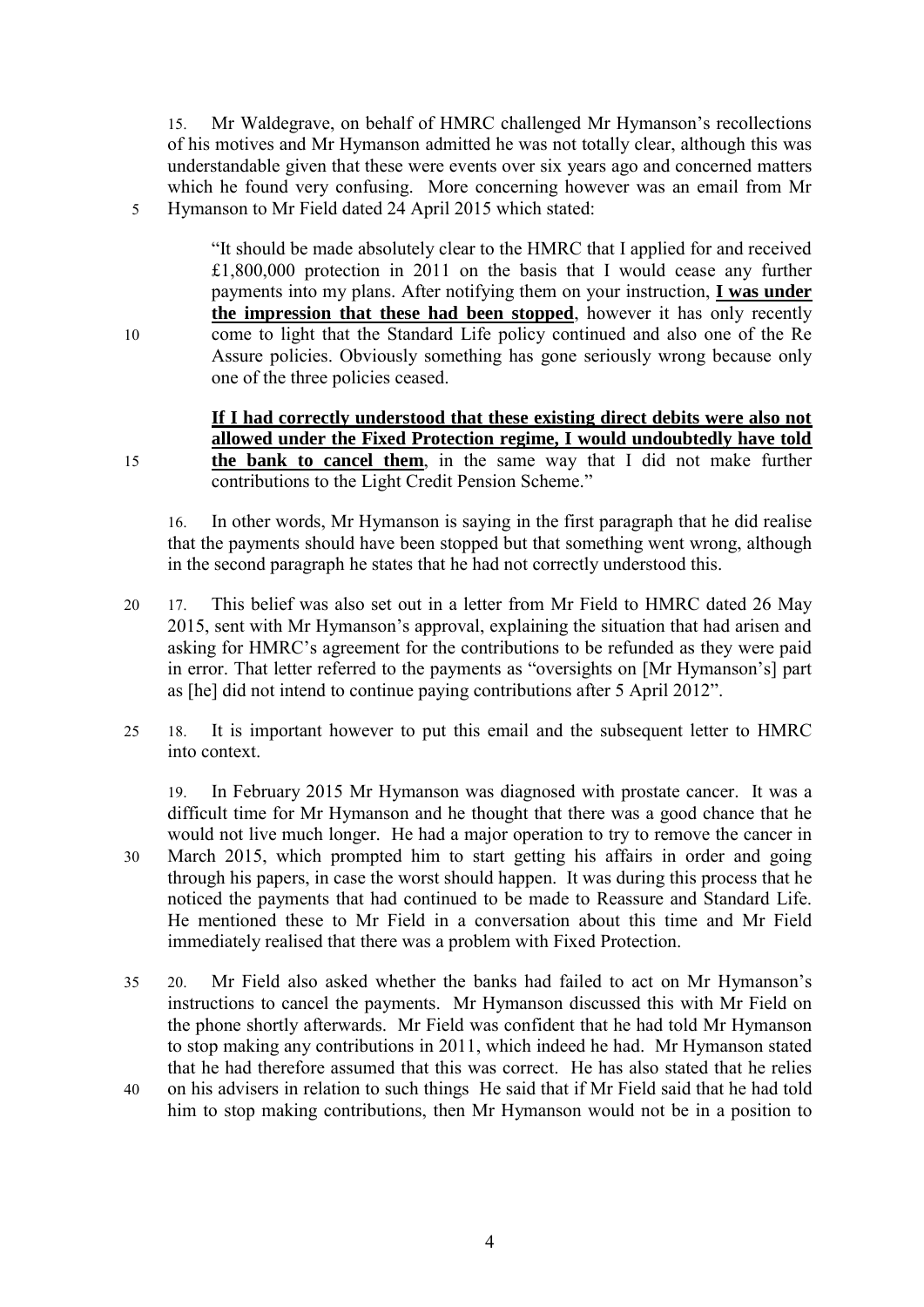disagree, especially in March/April 2015 following his cancer diagnosis, operation and recovery. It was at this time therefore that he wrote the email of 24 April which appears to contradict his other statements as to his thinking.

21. On 17 June 2015, HMRC wrote to Mr Field stating that the only situation in 5 which they would agree that a person had not lost fixed protection would be if Mr Hymanson had told the bank to stop the payments but the bank failed to act. They therefore asked if Mr Hymanson had any evidence to this effect, but he did not.

22. Following this exchange of correspondence with HMRC but, importantly, before he had consulted a specialist tax advisor, Mr Hymanson wrote the following 10 letter to Mr Field on 25 August 2015. This stated:

"Would you please convey to the HMRC, that I have no evidence whatsoever of having instructed anyone to cease contributions. The point is, that **I did not understand that I had to stop existing contributions, when the fund was also receiving rent, I interpreted no further contributions as meaning that I**  15 **could not open up any further investments for saving funds. I assumed that existing contributions could still apply.** It is patently obvious that I misunderstood [Michael Field's] instructions, and would ask you to [re]consider."

- 23. Thus, this letter reinforces Mr Hymanson's previous explanation of his thinking.
- 20 24. Mr Hymanson may not have been clear as to his precise thinking in 2011 when he failed to stop the direct debit payments, and the evidence is not consistent. However, on the balance of probabilities I find that Mr Hymanson did not cancel the standing order payments because he genuinely did not believe that there was a problem with continuing to make the existing payments. He did not understand and 25 could not see the difference between the rental payments, which the company could continue to make to the scheme, and the contributions being made to the pension schemes by both himself and his company. I therefore find that he had a genuine
- 30 25. Mr Hymanson subsequently instructed solicitors who continued the correspondence from then on.

26. On 24 August 2016, following various exchanges of correspondence, HMRC informed Mr Hymanson of their decision to revoke the Certificate of Fixed protection.

belief that continuing to make the standing order payments would not prejudice his

- 27. On 30 August 2016 Mr Hymanson appealed to HMRC against the revocation of 35 the Certificate. HMRC carried out an internal review of their decision to revoke the Certificate but by a letter dated 22 December 2016, they notified Mr Hymanson of the conclusions of their review, which were to the effect that the decision was correct.
	- 28. On 17 January 2017 the Appellant notified his appeal to the Tribunal.

# **The Law**

Fixed Protection.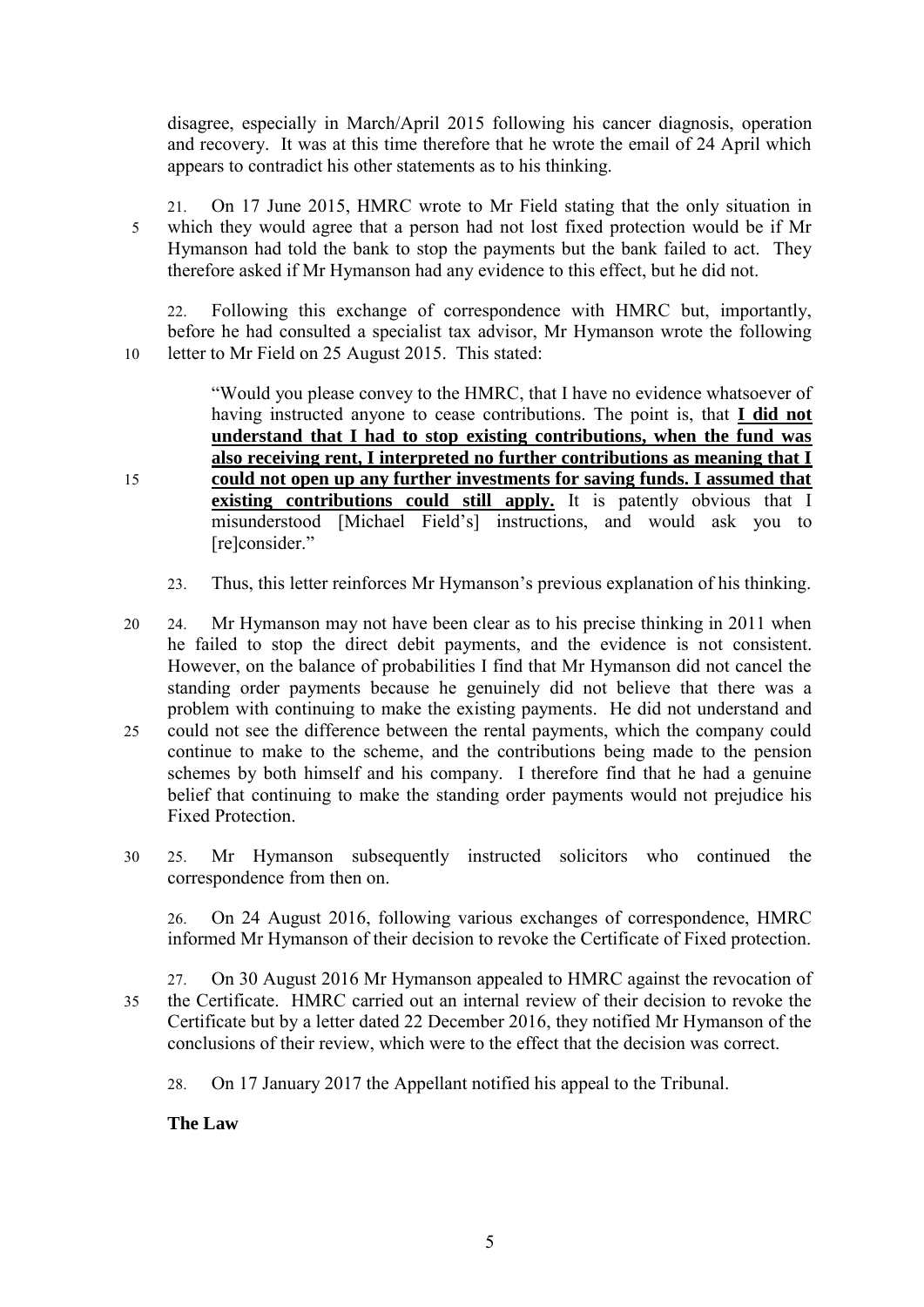## *Background*

29. Since 6 April 2006, pension saving using registered pension scheme arrangements has been subject to the Lifetime Allowance rules in part 4 of the Finance Act 2004. In broad terms, the value of benefits paid out of registered pension 5 schemes in excess of an individual's "lifetime allowance" is subject to a "lifetime allowance charge", of 55% if the moneys are taken out as a lump sum.

30. The details of the rules concerning the Lifetime Allowance and the Lifetime Allowance charge are complex and are not of direct relevance to the issues in this appeal. What is important is that the Lifetime Allowance has varied significantly 10 since it was introduced. In 2006-07 (which was the first year in which it applied) the Lifetime Allowance was £1.5 million. It was then gradually increased until  $2010 -$ 2011, when it stood at £1.8 million. It remained unchanged in 2011-12, but was then reduced to £1.5 million with effect from 6 April 2012.

31. The reduction of the Lifetime Allowance with effect from 6 April 2012 could 15 have operated harshly in relation to individuals who had already accrued pension savings of a certain level in the expectation that the Lifetime Allowance would not fall below £1.8 million. In order to mitigate the impact of the reduction of the Lifetime Allowance for such individuals, Fixed Protection was introduced. In broad terms, where Fixed Protection is available, it negates the effect of any reduction in the 20 Lifetime Allowance in relation to the individual concerned. Thus an individual entitled to rely on Fixed Protection would continue to enjoy a Lifetime Allowance of £1.8 million after 5 April 2012, rather than the reduced Lifetime Allowance.

## *Primary Legislation*

32. The rules governing Fixed Protection are set out in para 14 of Sch 18 Finance 25 Act 2011 and provide, as far as is relevant, as follows:

> "(1) This paragraph applies on and after 6 April 2012 in the case of an individual

(a) who has one or more arrangements under a registered pension scheme on that date,

30 (b) in relation to whom paragraph 7 of Schedule 36 to FA 2004 (primary protection) does not make provision for a lifetime allowance enhancement factor, and

(c) in relation to whom paragraph 12 of that Schedule (enhanced protection) does not apply on that date, if notice of intention to rely on it is 35 given to an officer of Revenue and Customs.

> (2) The Commissioners for Her Majesty's Revenue and Customs may make regulations specifying how notice is to be given.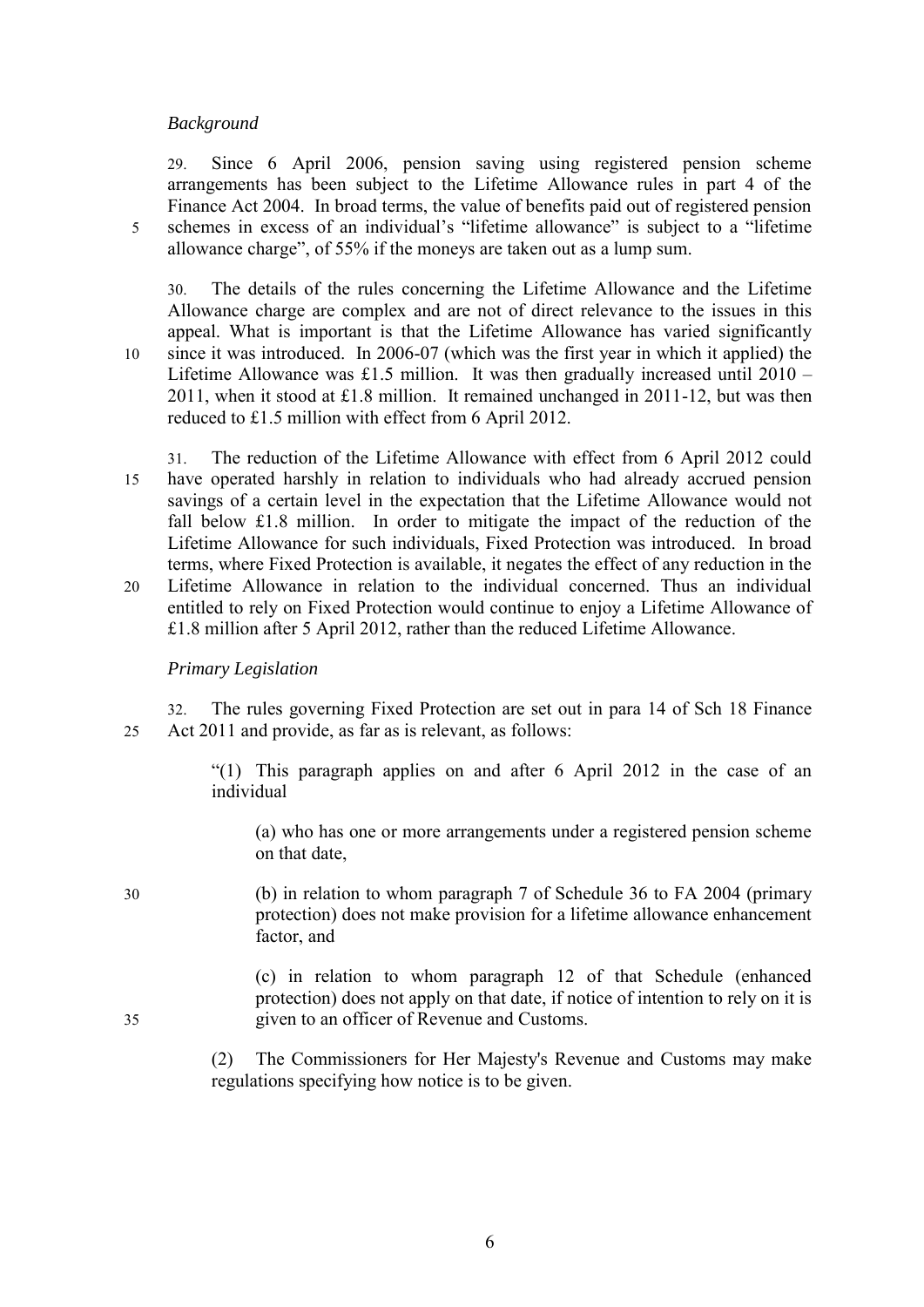(3) Part 4 of FA 2004 has effect in relation to the individual as if the standard lifetime allowance were the greater of the standard lifetime allowance and £1,800,000 (the standard lifetime allowance for the tax year 2011–12). (4) But this paragraph ceases to apply if on or after 6 April 2012 5 (a) there is benefit accrual in relation to the individual under an arrangement under a registered pension scheme, (b) there is an impermissible transfer into any arrangement under a registered pension scheme relating to the individual, (c) a transfer of sums or assets held for the purposes of, or representing 10 accrued rights under, any such arrangement is made that is not a permitted transfer, or (d) an arrangement relating to the individual is made under a registered pension scheme otherwise than in permitted circumstances. (5) For the purposes of sub-paragraph (4)(a) there is benefit accrual in 15 relation to the individual under an arrangement (a) in the case of a money purchase arrangement that is not a cash balance arrangement, if a relevant contribution is paid under the arrangement on or after 6 April 2012 … (11) Paragraph 14 of Schedule 36 to FA 2004 (when a relevant contribution is 20 paid under an arrangement) applies for the purposes of sub-paragraph (5)(a). (15) Regulations under sub-paragraph (2) may include supplementary or incidental provision. (16) The power to make regulations under sub-paragraph (2) is exercisable by statutory instrument. 25 (17) A statutory instrument containing regulations under sub-paragraph (2) is subject to annulment in pursuance of a resolution of the House of Commons. (18) Expressions used in this paragraph and Part 4 of FA 2004 have the same meaning in this paragraph as in that Part." 33. Para 14(1) of Sch 18 identifies the circumstances in which the paragraph applies 30 (so that Fixed Protection is available). 34. Para 14(3) gives the Fixed Protection, by providing that the Lifetime Allowance rules set out in part 4 of the Finance Act 2004 operate in relation to the individual in question as if the Lifetime Allowance was £1.8 million rather than any reduced

amount.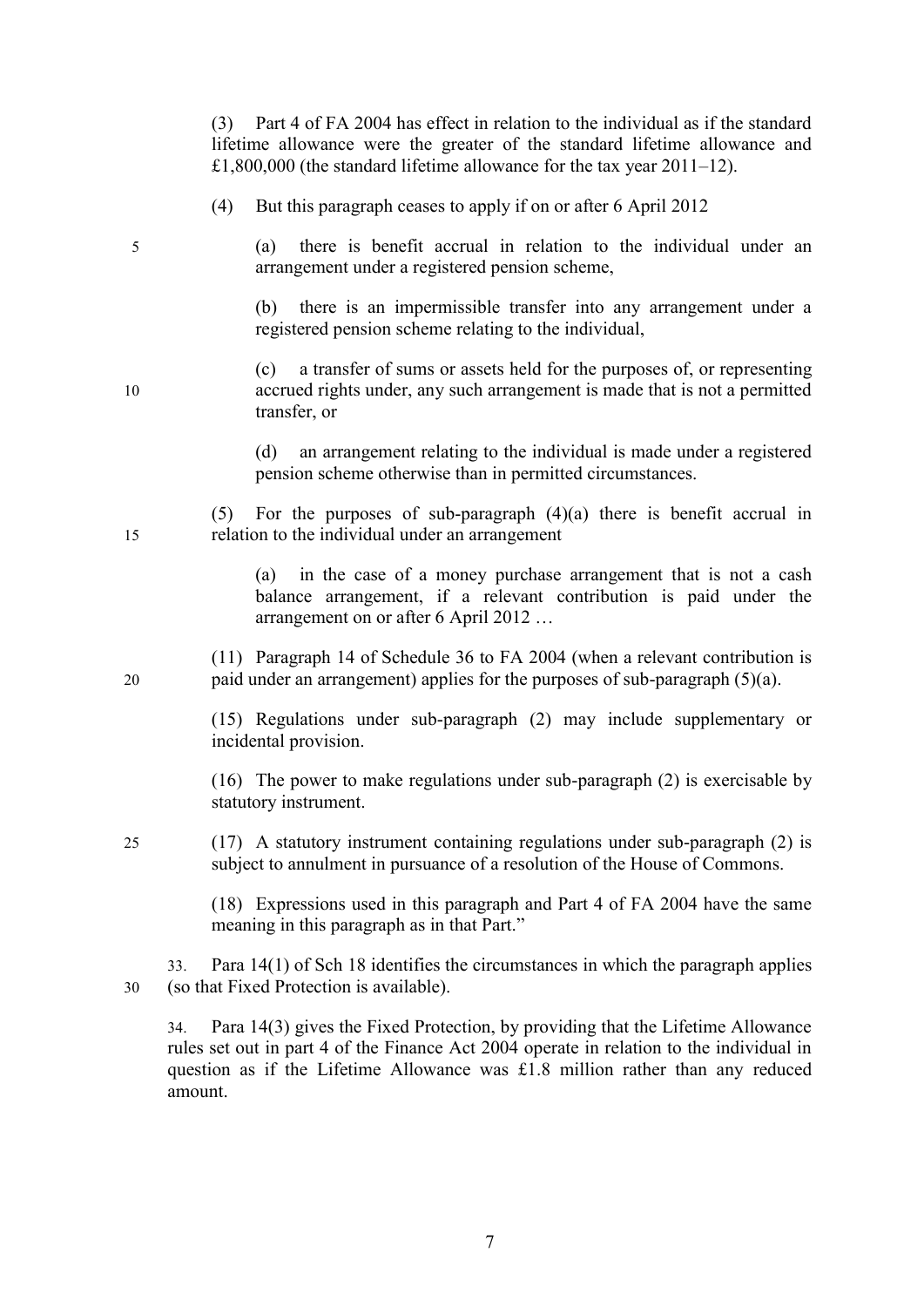35. Para 14(4) then sets out the circumstances (referred to as "Paragraph 14(4) Events") in which the paragraph ceases to apply such that Fixed Protection is lost. In particular, para 14(4)(a) provides that the paragraph ceases to apply if "there is benefit accrual in relation to the individual under an arrangement under a registered pension 5 scheme".

36. Para 14(5) identifies the circumstances in which "benefit accrual" occurs for these purposes. In relation to a "money purchase arrangement" which is not a "cash balance arrangement" a "benefit accrual" occurs if a "relevant contribution" is paid to the pension in question on or after 6 April 2012.

10 37. It is agreed between the parties that, applying these definitions, Mr Hymanson's payment of the additional contributions to the pension schemes after 5 April 2012 resulted in "benefit accruals" (within the meaning of that expression in paragraph 14(4) of schedule 18) occurring.

# *Enabling Powers*

- 15 38. As originally enacted, para 14(2) Sch 18 empowered HMRC to make regulations "specifying how notice is to be given". These powers were broadened by amendments contained in Finance Act 2013 but HMRC used the powers as originally enacted to make the Registered Pension Schemes (Lifetime Allowance Transitional Protection) Regulations 2011 ("the Transitional Regulations").
- 20 39. In Sch 18, as originally enacted, paragraph 14(2) provided that "HMRC may make regulations specifying how notice is to be given". The reference to "notice" was a reference to paragraph 14(1), which requires an individual wishing to rely on Fixed Protection to give notice of that intention to HMRC. Paragraph 14(15) added that regulations made under sub-paragraph (2) "may include supplementary or 25 incidental provision". The Transitional Regulations, when first made therefore, took their legal effect from these provisions.

40. Sch 18 was amended by s47 Finance Act 2013 with effect from 17 July 2013. In so far as is relevant, sub-paragraphs (2) and (15) of paragraph 14 were repealed and in their place new paragraphs 16 and 17 were enacted. Paragraph 16 authorised 30 HMRC to make regulations "specifying how any notice required to be given to HMRC under paragraph 14 is to be given". Paragraph 17 provided that "regulations made under paragraph… 16 may include supplementary or incidental provision".

- 41. As noted above, the Transitional Regulations when originally made took their legal effect from sub-paragraphs (2) and (15). Section 47(5) Finance Act 2013, 35 however, provides that, following the amendments made to Sch 18 by the Finance Act 2013, the Regulations "are to be treated as if they were made under paragraphs 16 and 17(1) of [schedule 18]". Since 17 July 2013 the Regulations have therefore had legal effect by virtue of paragraphs 16 and 17 of schedule 18 to the Finance Act 2011 rather than sub-paras  $14(2)$  and  $14(15)$ .
- 40 *The Transitional Regulations*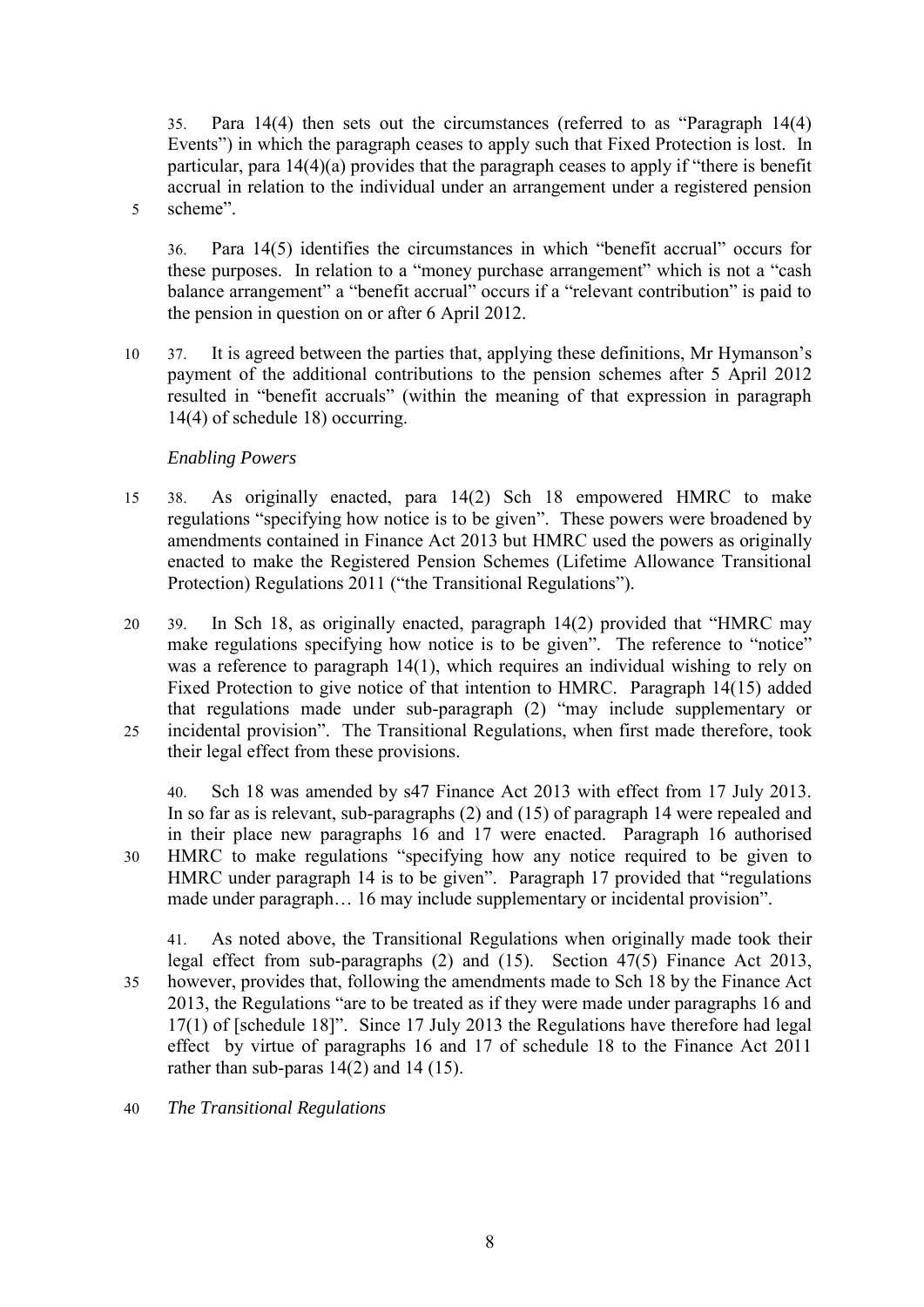42. In so far as is relevant, the Regulations govern the issuance and revocation of Fixed Protection certificates, and provide rights of appeal against decisions by HMRC concerning the issuance and revocation of Fixed Protection certificates. They specifically provide as follows:

## 5 "**Regulation 3.**

(1) Subject to paragraph (2), an individual may rely on paragraph 14 if—

(a) the individual has given a paragraph 14 notice to Her Majesty's Revenue and Customs, and

(b) Her Majesty's Revenue and Customs have accepted that notice by 10 issuing a certificate to the individual.

(2) An individual may not rely on paragraph 14 if—

(a) Her Majesty's Revenue and Customs have refused to accept a paragraph 14 notice in accordance with regulation 6,

(b) Her Majesty's Revenue and Customs have revoked the certificate in 15 accordance with regulation 11, or

(c) a paragraph 14(4) event has occurred.

#### **Regulation 7**

(1) The individual may appeal against a refusal by Her Majesty's Revenue and Customs to accept the paragraph 14 notice.

20 (2) The notice of appeal must be given to Her Majesty's Revenue and Customs before the end of the period of 30 days beginning with the day on which the refusal to accept the paragraph 14 notice was given.

(3) Where an appeal under this regulation is notified to the tribunal, the tribunal must determine whether Her Majesty's Revenue and Customs **were**  25 **entitled to take the view** that the notice did not satisfy the requirements in regulation 4.

> (4) If the tribunal allows the appeal, the tribunal may direct Her Majesty's Revenue and Customs to accept the paragraph 14 notice and issue a certificate to the individual.

30

#### **Regulation 11.**

Her Majesty's Revenue and Customs may revoke a certificate if they—

(a) have reason to believe that a paragraph 14(4) event has occurred,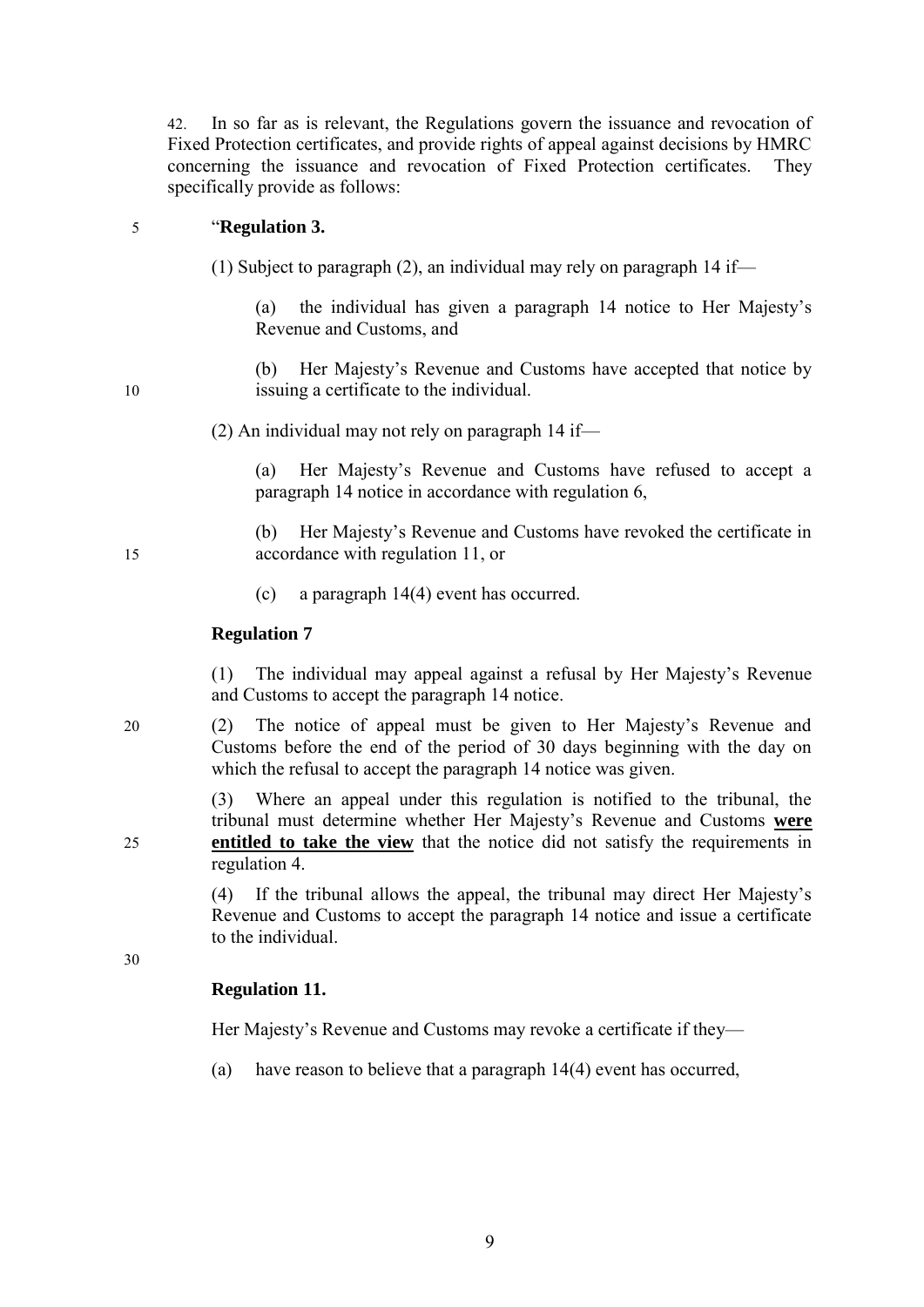(b) have reason to believe that any of the conditions in sub-paragraph (1) of paragraph 14 have not been met, or

(c) have given notice to the individual under paragraph 1 of Schedule 36 to the Finance Act 2008(1) in connection with paragraph 14 and the individual 5 does not reply to that notice within the time specified in the notice.

# **Regulation 12**.

(1) The individual may require Her Majesty's Revenue and Customs to provide reasons for revoking or replacing the certificate.

(2) Paragraphs (1) and (2) of regulation 7 apply to a decision to revoke or 10 replace the certificate as they apply to the refusal to accept the paragraph 14 notice.

> (3) Where an appeal under this regulation is notified to the tribunal, the tribunal must determine whether Her Majesty's Revenue and Customs replaced or revoked the certificate in accordance with regulations 10(1) or 11.

15 (4) If the tribunal allows the appeal, the tribunal may direct Her Majesty's Revenue and Customs to issue a certificate to the individual."

43. Reg 11 deals with the revocation of Fixed Protection certificates. It provides that HMRC may revoke a fixed protection certificate if they have "reason to believe" that a paragraph 14(4) event has occurred.

20 44. Regulation 12 gives the taxpayer a right to appeal against a decision made by HMRC pursuant to regulation 11 to revoke a Fixed Protection certificate. Subparagraphs (3) and (4) set out the FTT's jurisdiction and powers in relation to any such appeal.

45. Regulation 7, as set out above, is not directly relevant to this appeal because it 25 relates to situations where HMRC have refused to accept a Fixed Protection application in the first place, but I have included it here because I consider that it assists in understanding the proper functioning of the words in Regulations 11 and 12.

46. In addition, I was referred to the following cases:

*Pitt v. Holt* [2013] UKSC 26

30 *Lobler v. HMRC* [2015] UKUT 152 (TCC)

*George v. HMRC* [2017] UKFTT TC/2017/02485

*HR Trustees Limited v. Wembley Plc* [2011] EWHC 2974

47.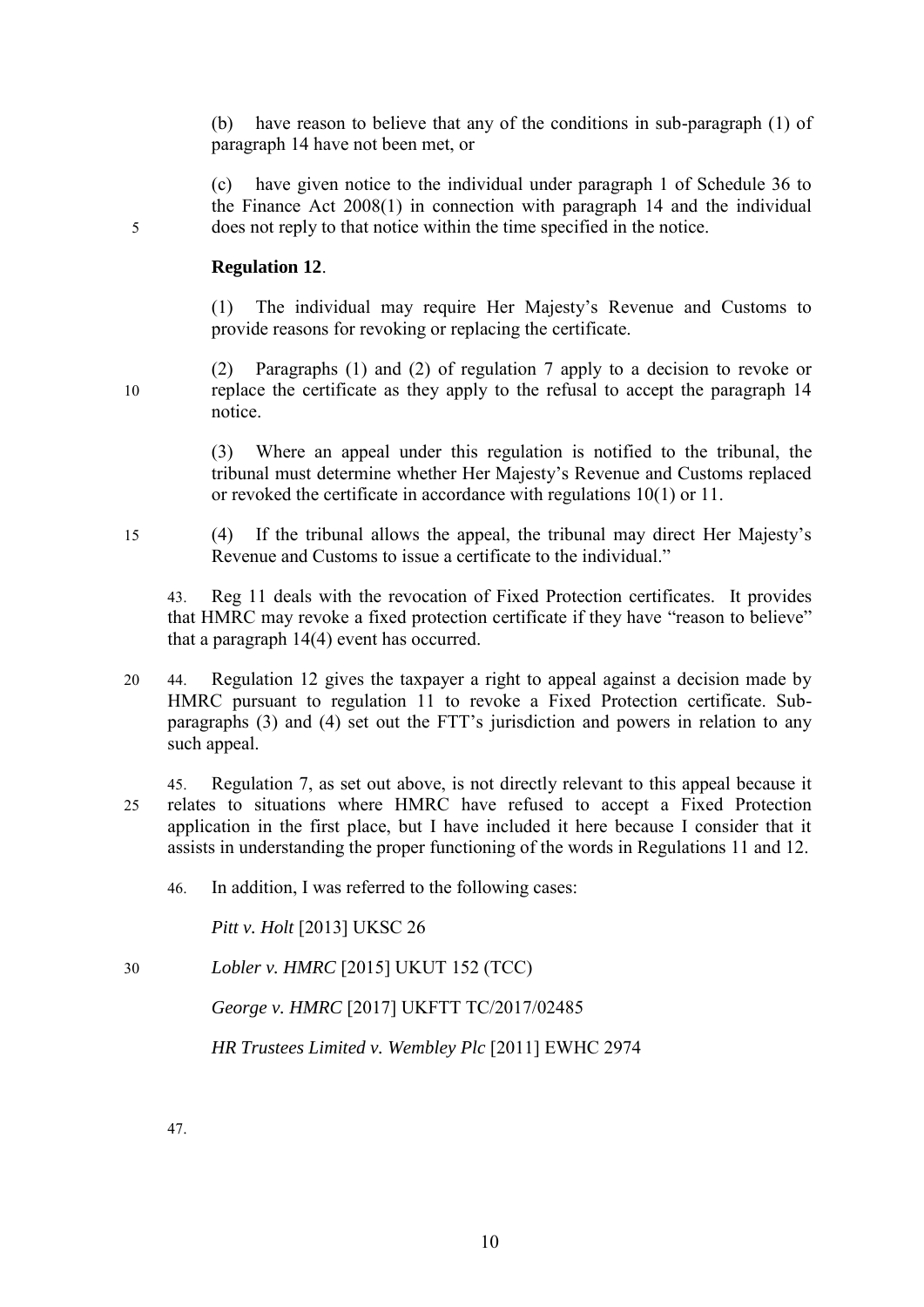## **Discussion**

48. There are essentially three elements to be considered in this appeal:

(1) Is the tribunal's jurisdiction merely supervisory or is it a full appellate jurisdiction?

5 (2) Would Mr Hymanson be granted the remedy of rescission of the payments made after April 2012 were he to take his case to the High Court?

(3) If the tribunal finds that Mr Hymanson would be able to obtain an order for rescission of the additional payments should this tribunal apply the equitable maxim to treat "that which ought to have been done as having been done" and 10 proceed on the basis that the additional payments should be ignored for the purposes of para 14?

#### *Jurisdiction*

49. The Transitional Regulations were made by HMRC under the provisions of paras 14(2) and 14(15) Sch 18 Finance Act 2011, before they were amended by Fin 15 ace Act 2013. These provide that these regulations may, under para 14(2), specify how notice is to be given and, under para 14(15), that they may include supplementary or incidental provisions. There is nothing in these permissive provisions which permits these regulations to restrict the actual operation of para 14. They are merely permitted to provide how a para 14 notice may be given.

20 50. Mr Firth, for Mr Hymanson, submitted that on HMRC's interpretation of these regulations they did have the effect of amending the actual operation of para 14, and therefore he encouraged me to indulge in some conforming construction as regards regulations 3 and 11 to ensure that they did not exceed their vires. However, on questioning by the tribunal, Mr Waldegrave confirmed, on behalf of HMRC, that even

- 25 if a para 14 certificate were withdrawn, when an individual eventually withdrew funds from his pensions savings the provisions of para 14 would be considered afresh, and the existence or non-existence of a para 14 certificate would not be relevant. On this interpretation the regulations would not have exceeded their vires and therefore no conforming construction would be required.
- 30 51. In such a scenario, the purpose of a para 14 certificate would be little more than an "early warning signal" that the individual might have problems with obtaining Fixed Protection but it is not entirely clear to me what the practical effect of this would be.
- 52. Also of interest in this context is that Regulation 3 uses the words "the 35 individual may not rely on paragraph 14". These words do not say that para 14 shall not apply, merely that he cannot rely on it, but they do not say in which context he cannot rely on it and their impact is therefore unclear to me.

53. Nevertheless, this appeal is concerned with the issuance and subsequent withdrawal of a para 14 certificate, not with whether or not para 14 does or does not 40 apply. I will therefore read the words as they are written.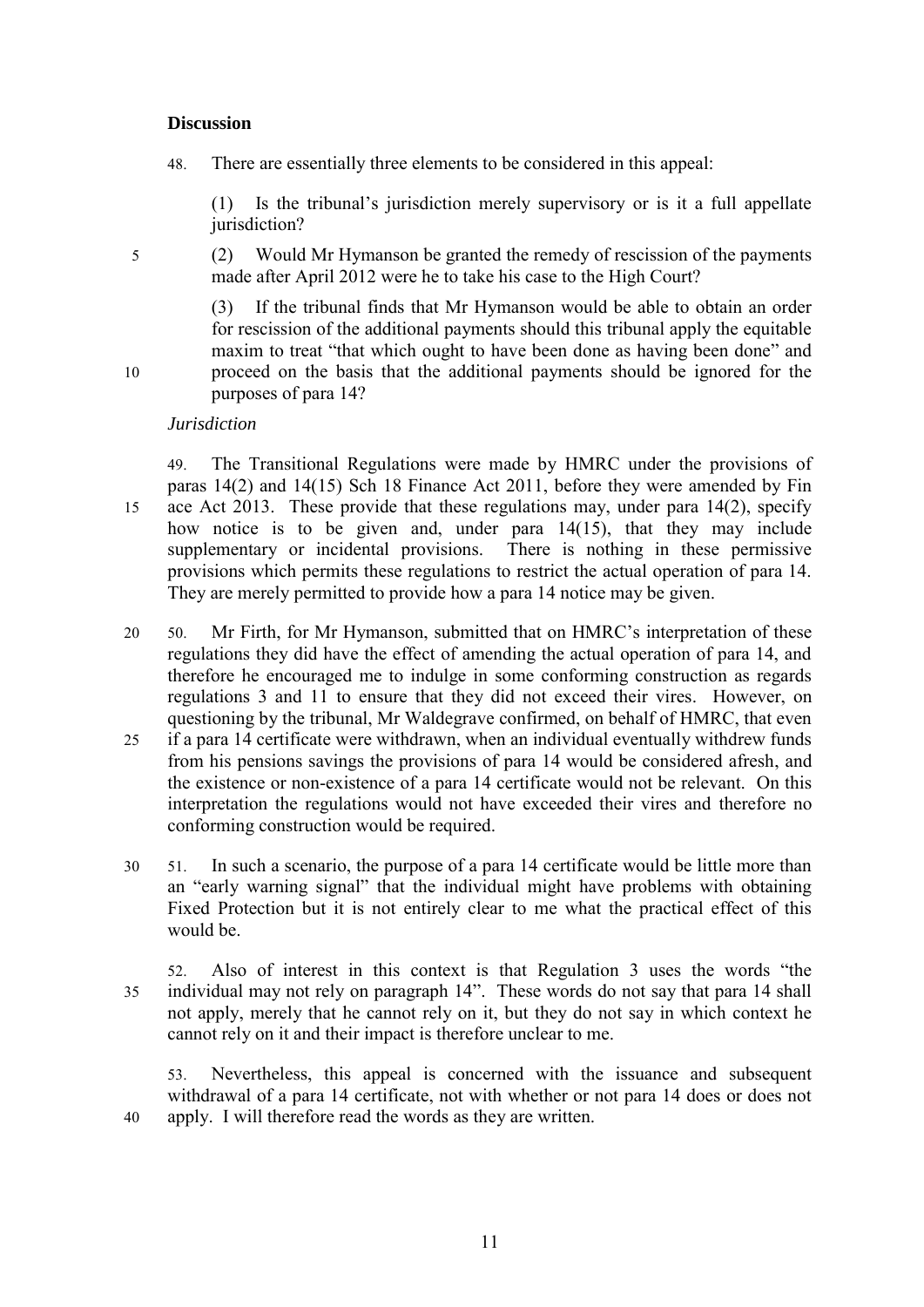54. Regulation 11 states that "if HMRC have reason to believe that a paragraph 14(4) event has occurred" then they may revoke a para 14 certificate. Superficially this would seem to be a trivial test. I was therefore concerned that this regulation introduced a new level of reasonableness test, different from, and much less 5 demanding than, the well-known Wednesbury test. In contrast, the words in s16 Finance Act 1994, for example, concerning the reasonableness of an HMRC decision in another context, say: "where the tribunal are satisfied that the Commissioners or other person making that decision could not reasonably have arrived at it." This is a very different form of words from Regulation 11 and is generally interpreted as 10 requiring the application of a Wednesbury reasonable test.

55. Regulation 7 uses the words "were entitled to take the view", and it seems reasonable to assume that HMRC's actions with regard to Regulation 7 and Regulation 11 should be judged by the same level of reasonableness.

56. Fortunately Mr Waldegrave, on behalf of HMRC, confirmed that he was not 15 arguing that a weaker form of the Wednesbury test was implied by the words in Regulation 11 and indeed that he believed that a Wednesbury test was the appropriate test against which to judge HMRC's actions as regards Regulation 11.

57. I therefore decided to decline Mr Firth's invitation to indulge in some conforming construction, and came to the conclusion that the tribunal's jurisdiction as 20 regards Regulation 11 was merely supervisory.

# *Would Mr Hymanson obtain a rescission order from the High Court?*

58. Mr Firth's argument on behalf of Mr Hymanson is essentially that Mr Hymanson made a mistake when he paid the additional contributions and that therefore those payments may be set aside and treated as if they had not happened.

25 59. More importantly it should be noted that Mr Hymanson did not make a mistake as to the actual nature of the transaction, ie the payment of contributions to a pension provider. He understood precisely what was happening as regards the transaction itself, additional monies were being paid into his pension fund. He did however, Mr Firth submits, make a mistake as to the tax consequences of these transactions and it 30 is on these grounds that Mr Firth submits that the transactions should be set aside.

60. It is clear from *Pitt v Holt* that a voluntary disposition (such as the additional contributions to the pension schemes) may be set aside on the grounds of mistake. However it is necessary to examine the nature and seriousness of the mistake in order to establish if it is appropriate to set aside the transactions in question.

35 61. In *Pitt v. Holt* the test for mistake was restated as one of seriousness and unconscionability. As Lord Walker said at [126],

"The gravity of the mistake must be assessed by a close examination of the facts, whether or not they are tested by cross-examination, including the circumstances of the mistake and its consequences for the person who made the 40 vitiated disposition….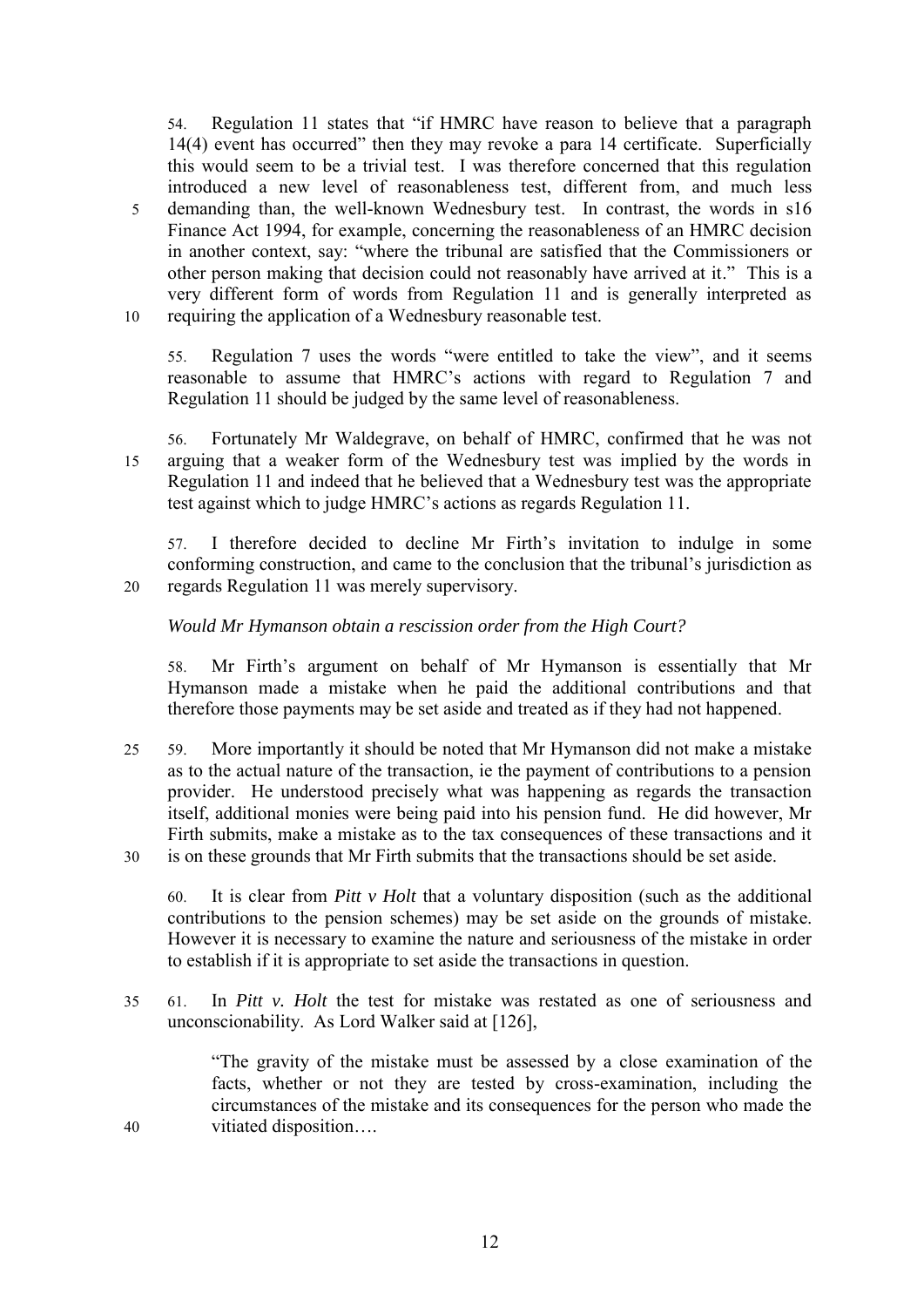The injustice (or unfairness or unconscionableness) of leaving a mistaken disposition uncorrected must be evaluated objectively, but with an intense focus…on the facts of the particular case."

- 62. At [128] he said,
- 5 "More generally, the apparent suggestion that the court ought not to form a view about the merits of a claim seems to me to go wide of the mark…

…The court cannot decide the issue of what is unconscionable by an elaborate set of rules. It must consider in the round the existence of a distinct mistake (as compared with total ignorance or disappointed expectations), its degree of 10 centrality to the transaction in question and the seriousness of its consequences, and make an evaluative judgment whether it would be unconscionable, or unjust, to leave the mistake uncorrected. The court may and must form a judgment about the justice of the case."

- 63. Earlier in the judgement, at [108], Lord Walker said:
- 15 "I would hold that mere ignorance, even if causative, is insufficient, but that the court, in carrying out its task of finding the facts, should not shrink from drawing the inference of conscious belief or tacit assumption when there is evidence to support such an inference."
	- 64. At [122] Lord Walker says:
- 20 "But I can see no reason why a mistake of law which is basic to the transaction (but is not a mistake as to the transaction's legal character or nature) should not also be included, even though such cases would probably be rare. If the *Gibbon v Mitchell* test is further widened in that way it is questionable whether it adds anything significant to the *Ogilvie v Littleboy* test. I would provisionally 25 conclude that the true requirement is simply for there to be a causative mistake of sufficient gravity; and, as additional guidance to judges in finding and evaluating the facts of any particular case, that the test will normally be satisfied only when there is a mistake either as to the legal character or nature of a transaction, or as to some matter of fact or law which is basic to the 30 transaction."

65. The mistake must be causative of the disposition (i.e. but for the mistake, the disposition would not have been made) and sufficiently serious, which means that the gravity of the mistake must be assessed by a close examination of the facts including the circumstances of the mistake and its consequences for the person who made the

35 vitiated disposition.

66. At [129] to [132] Lord Walker states:

"In this court Mr Jones applied for and obtained permission to raise two points which had not been raised below. The first (to be found in paras 80 to 95 of the Revenue's case) was that a mistake which relates exclusively to tax cannot in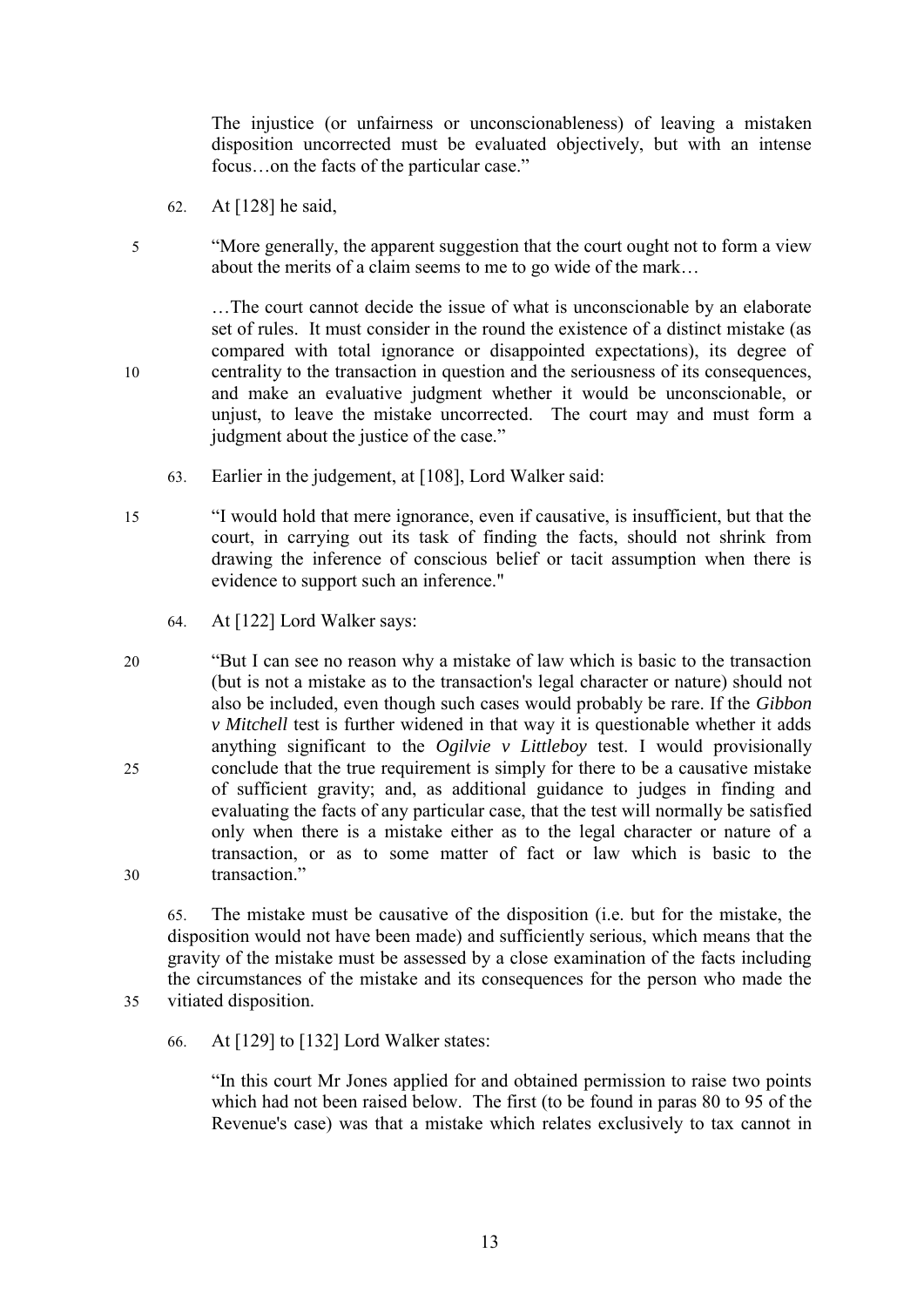any circumstances be relieved. This submission, for which no direct authority was cited, was said to be based on Parliament's general intention, in enacting tax statutes, that tax should be paid on some transaction of a specified type, whether or not the taxpayer is aware of the tax liability. Mistake of law is not a defence, 5 Mr Jones submitted, to tax lawfully due and payable.

In my opinion that submission begs the question, since if a transaction is set aside the Court is in effect deciding that a transaction of the specified description is not to be treated as having occurred. In the case of inheritance tax, this is expressly provided by section 150 of the Inheritance Tax Act 1984. 10 That section is expressed in general terms as applying where a transfer "has by virtue of any enactment or rule of law been set aside as voidable or otherwise defeasible", and the effect is that tax which would not have been paid or payable "if the relevant transfer had been void ab initio" is to be repaid, or cease to be payable. There is no exception in section 150 for avoidance on the ground of a 15 mistake about tax. More generally, Mr Jones's submission that tax is somehow in a different category is at odds with the approach of the House of Lords in *Deutsche Morgan Grenfell* [2007] 1 AC 558: see the speech of Lord Hope at para 44 and my own observations at paras 133 and 140.

- So far as Mr Jones cites any authority for his submission, he has referred, but 20 only as an aside, to the decision of the Court of Appeal in *Racal Group Services Ltd v Ashmore* [1995] STC 1151. That was a claim to rectification. Rectification is a closely guarded remedy, strictly limited to some clearlyestablished disparity between the words of a legal document, and the intentions of the parties to it. It is not concerned with consequences. So far as anything in 25 *Racal* is relevant to the different equitable remedy of rescission on the ground of mistake, it is relevant, not to establishing the existence of a mistake, but to the court's discretion to withhold relief in cases where it would be inappropriate for the court to grant it. That is Mr Jones's second new point and it is considered below.
- 30 I would therefore reject the first new point as much too wide, and unsupported by principle or authority. But it is still necessary to consider whether there are some types of mistake about tax which should not attract relief. Tax mitigation or tax avoidance was the motive behind almost all of the Hastings-Bass cases that were concerned with family trusts (as opposed to pensions trusts). In 35 *Gibbon v Mitchell* there was a mistake as to the legal effect of the transaction, which was to plunge the family into the trap of forfeiture under the protective trusts, rather than to achieve the immediate acceleration of the adult children's interests. But the seriousness of the consequences of the mistake was greatly enhanced by the inheritance tax implications. On the test proposed above, 40 consequences (including tax consequences) are relevant to the gravity of a mistake, whether or not they are (in Lloyd LJ's phrase) basic to the transaction."

67. In *Lobler* Proudman J said, summarising the points made by Lord Walker set out above:

14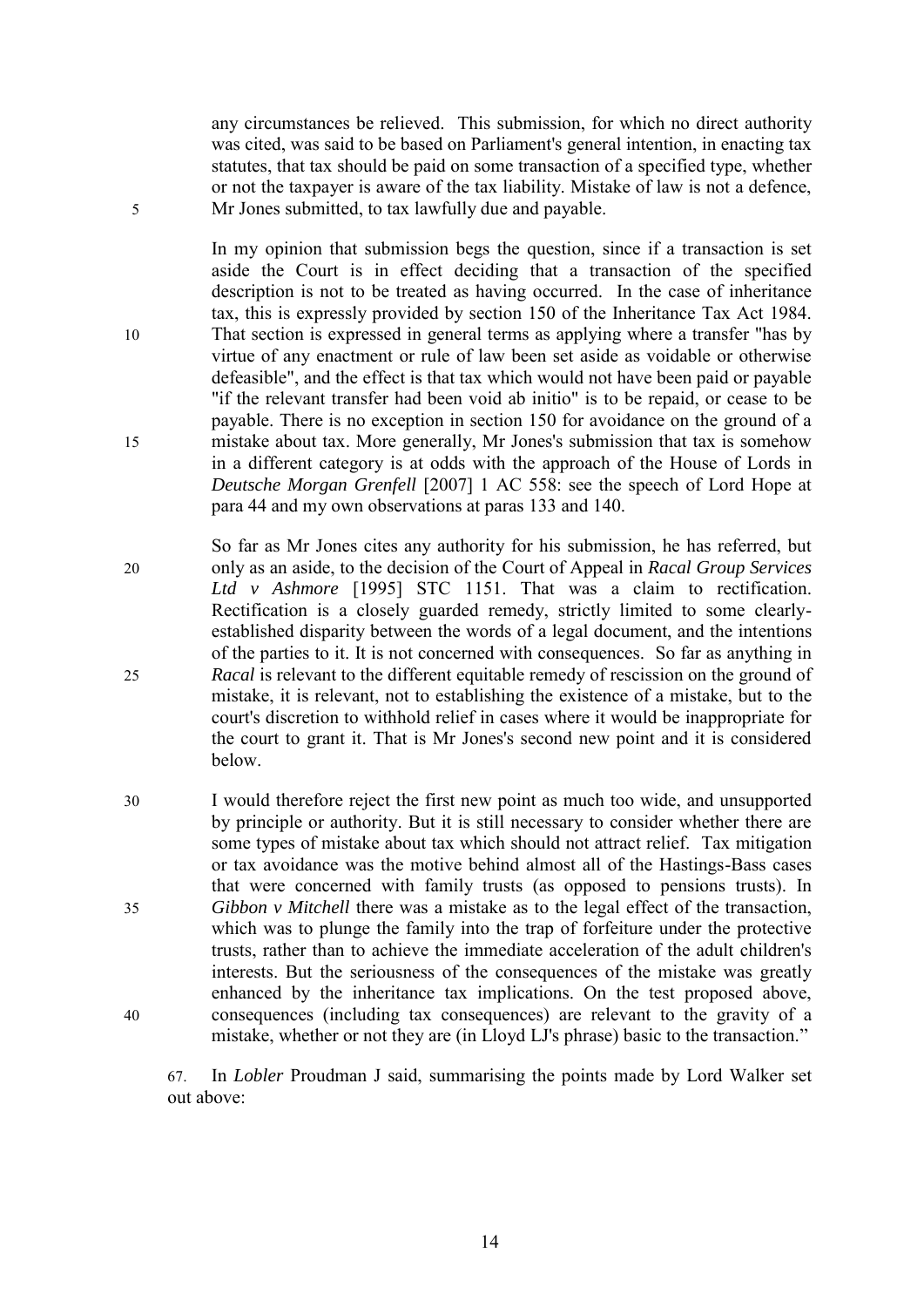"In *Pitt v. Holt* the Supreme Court disapproved the distinction between the effect (in the sense of legal effect, the legal character or nature) and the consequences of a transaction, replacing it … with the test of causative mistake of sufficient gravity. The Court also considered whether there was a distinction 5 between on the one hand mere causative ignorance and on the other a mistaken conscious belief or a mistaken tacit assumption."

68. Proudman J went on to say in *Lobler*, at [68]:

"It is clear from *Pitt v. Holt* at [129]-[132] that a mistake as to the tax consequences of a transaction may, in an appropriate case, be sufficiently 10 serious to warrant rescission and thus rectification. There is no justification for a different approach to mistakes about tax and other types of mistake."

69. In considering Mr Hymanson's motivation for continuing to make payments into the Standard Life and Reassure pension schemes I found that he was not simply ignorant, or that he knew what should have been done but failed to do it. He was 15 genuinely confused as to why the company should be permitted to continue to pay rental to the pension scheme but that neither he nor the company could pay further contributions. He could not see any difference between the two and he therefore rationalised the position by concluding that it was acceptable to continue making payments which had already been arranged but that he could not make any new 20 decisions to pay additional amounts into the schemes.

70. His mistake was not therefore a question of ignorance it was a genuine conscious belief that it would be acceptable to continue making the standing order payments to the pension schemes.

71. I should then address the question as to whether the consequences of the 25 mistake were sufficiently serious as to merit the remedy of rescission.

72. In this case Mr Hymanson has continued to make payments totalling approximately £7,000 and has lost tax estimated at £50,000. I assume that this loss has been calculated as the reduction in Lifetime Allowance which Mr Hymanson would suffer, from £1,800,000 to £1,500,000, ie £300,000, multiplied by the 30 difference between the Lifetime Allowance charge rate of 55% and the normal income tax charges, being a mixture of 20% and 40%, which Mr Hymanson would suffer if he were to withdraw funds from his pension schemes in the normal way, ie £300,000 x 15% or 35%.

73. It can even be said that the first payment after April 2012, of £62.50, was 35 sufficient for Mr Hymanson to lose this benefit.

74. This is clearly a totally disproportionate loss of tax and the question I must ask is: if Mr Hymanson had understood the tax consequences of his making the additional contributions would he have done so? Undoubtedly the answer must be that he would not.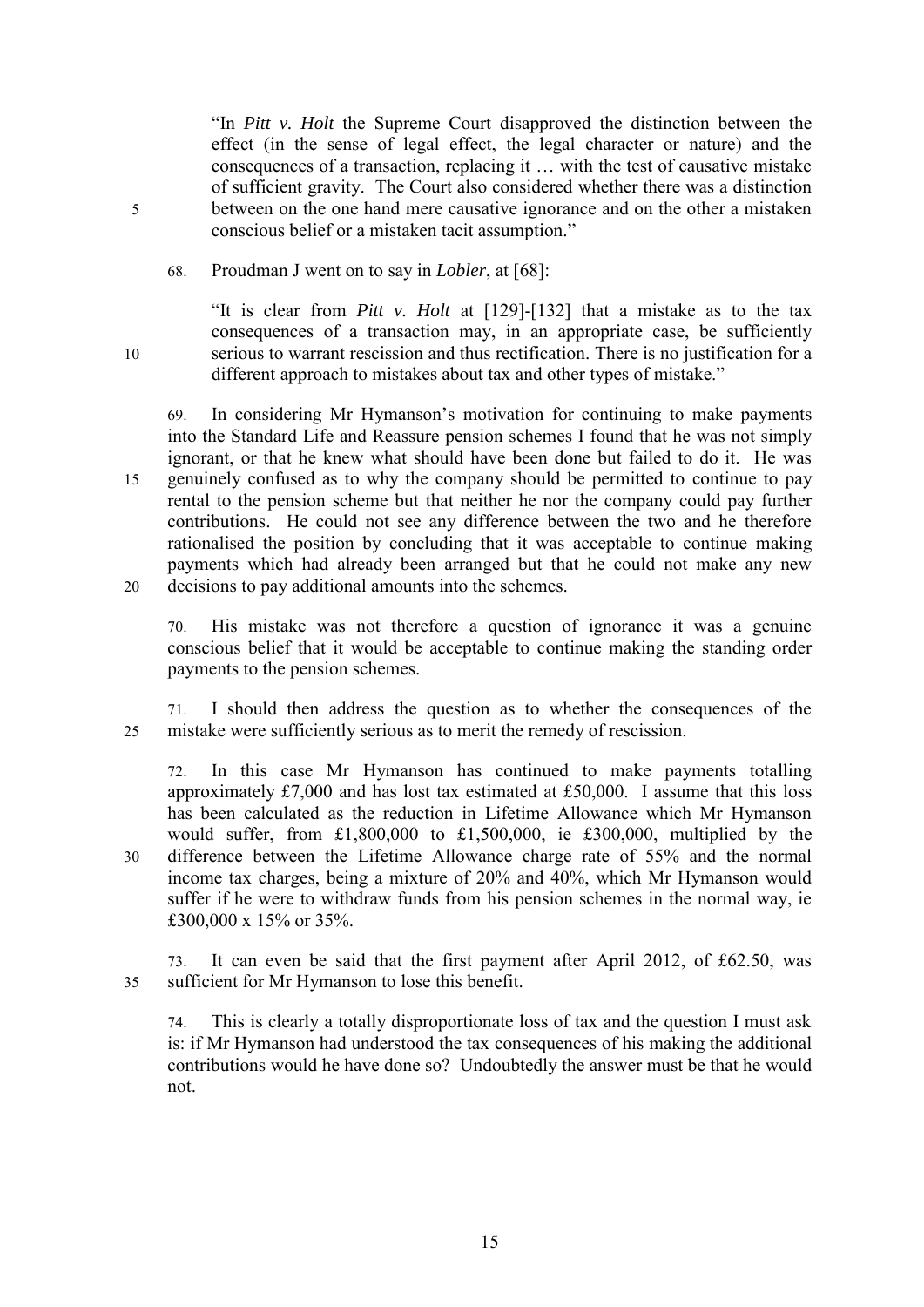75. I therefore find that if Mr Hymanson were to take his case to the High Court then they would issue an order for rescission of these additional contributions because of his mistaken belief as to the tax consequences of the payments.

# *The Equitable Maxim*

5 76. The principle of the equitable maxim can be summarised as "that which should be done should be treated as having been done", or, in this case, "that which should not have been done should be treated as not having been done."

77. I also note that Mr Waldegrave, on behalf of HMRC, stated that if Mr Hymanson were to go to the High Court and obtain an order for rescission of the 10 additional payments then HMRC would reissue the para 14 certificate.

78. The question before me therefore is, having found that Mr Hymanson would be granted an order of rescission from the High Court were he to go to the High Court, should I then force him to go through that process, at the cost of significant expense and time, or should I attempt to short-cut the process.

15 79. Proudman J summarises the position in *Lobler*, at [47] and [48] as:

"Thus although the FTT did not itself have power to order rectification, it could determine that if rectification would be granted by a court who does have jurisdiction to grant it, Mr Lobler's tax position would follow as if such rectification had been granted.

20 It has never been suggested that before the effect of the availability of specific performance can be taken into account by the FTT, the appellant must go to court and actually obtain the remedy of specific performance. On the contrary, the cases show that this is not the case: see *Oughtred v. IRC* [1960] AC 206, *Jerome v. Kelly* [2004] UKHL 25, *BMBF (No 24) Limited v. IRC* [2002] STC 25 1450 and *HSP Financial Planning Limited v. HMRC* [2011] UKFTT 106 (TC). A tribunal such as the FTT must however take into account all the factors that the Court would in deciding whether specific performance would be available, such as whether damages would be inadequate, whether specific performance would require constant supervision, whether the appellant is ready, willing and 30 able to perform, hardship and so on."

80. In this case we are not of course talking about rectification. Rectification would not be an appropriate remedy in this case because that would leave the essential elements of the transaction, ie the additional payments, intact. Nor are we considering the remedies of damages or specific performance, neither of which would be 35 appropriate. In this case the only effective remedy would be rescission.

81. Mr Waldegrave, for HMRC, said that HMRC believe that *Lobler* was wrongly decided. This may be so, but it is binding on me unless I can find sufficient distinguishing features that would lead me to a different conclusion.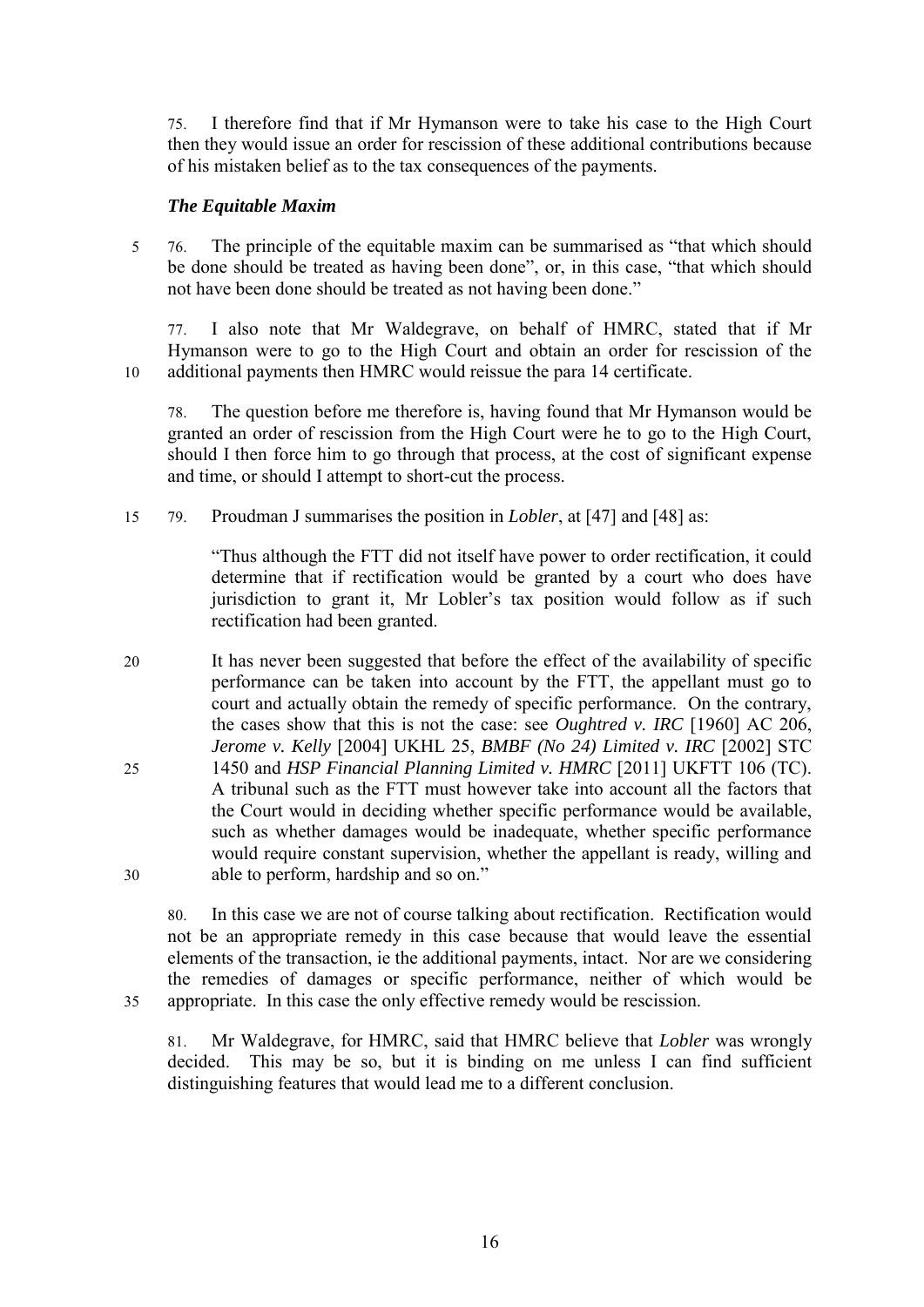82. Mr Waldegrave suggested that the key distinguishing feature was that *Lobler* concerned rectification whereas this case related to rescission. However Proudman J is at pains to point out in her judgement in *Lobler* that her approach could be applied to any equitable remedy, and in fact implied that she was exploring the boundaries of 5 what was permitted by applying rectification rather than one of the more conventional remedies such as specific performance or rescission. She referred to rescission specifically, at [68], when she said:

> "the tax consequences of a transaction may, in an appropriate case, be sufficiently serious to warrant rescission and thus rectification."

- 10 83. She was clearly referring there to the possibility of rescission as almost a necessary precursor to her decision to apply the, in that case more appropriate, remedy of rectification. I cannot therefore find that this difference between rescission and rectification is sufficient reason for me to depart from the decision of Proudman J
- 84. Mr Waldegrave also submitted that it would be inappropriate for a First-tier 15 Tribunal to use the equitable maxim in this way because it would give rise to very significant difficulties in relation to the administration by HMRC of the Fixed Protection rules. He suggested that the problem was that even if the First-tier Tribunal were able to treat the payments as not having been made they could not make any orders as to any related and ancillary matters, which would be necessary in 20 order to rescind all the related implications of rescinding the payments themselves.

85. It would also, he submitted, mean that HMRC were effectively being given the task of deciding when they should apply the equitable maxim and when they should not.

- 86. Both these facts may be true, but I note that at an earlier stage of discussions 25 with Mr Hymanson and Mr Field, before they had decided to revoke Mr Hymanson's para 14 certificate, HMRC suggested that if Mr Hymanson could prove that he had given instructions to his bank to stop the payments but that the bank had failed to do so then they would be prepared to reverse the additional payments. They presumably considered therefore that at that stage these practical difficulties were not 30 insurmountable.
- 87. Standard Life, for their part, have said that they would be prepared to return the contributions to Mr Hymanson as long as HMRC would give them assurance that such a repayment would not be treated as an unauthorised payment. This would seem to be a fairly simple agreement, well within HMRC's gift. Some of the payments 35 were actually made by Lightcredit Ltd and presumably it claimed a corporation tax deduction for those payments. Any return of those contributions to the company would therefore be regarded as a taxable receipt in the hands of the company, but Mr Hymanson indicated that this would be an acceptable solution for him.
	- 88. It would seem therefore that the practical difficulties are not insurmountable.
- 40 89. Mr Waldegrave also referred me to *HR Trustees Ltd v Wembley Plc* and the judgement of Vos J, specifically at paras [55] and [56] where he was quoting from
	- 17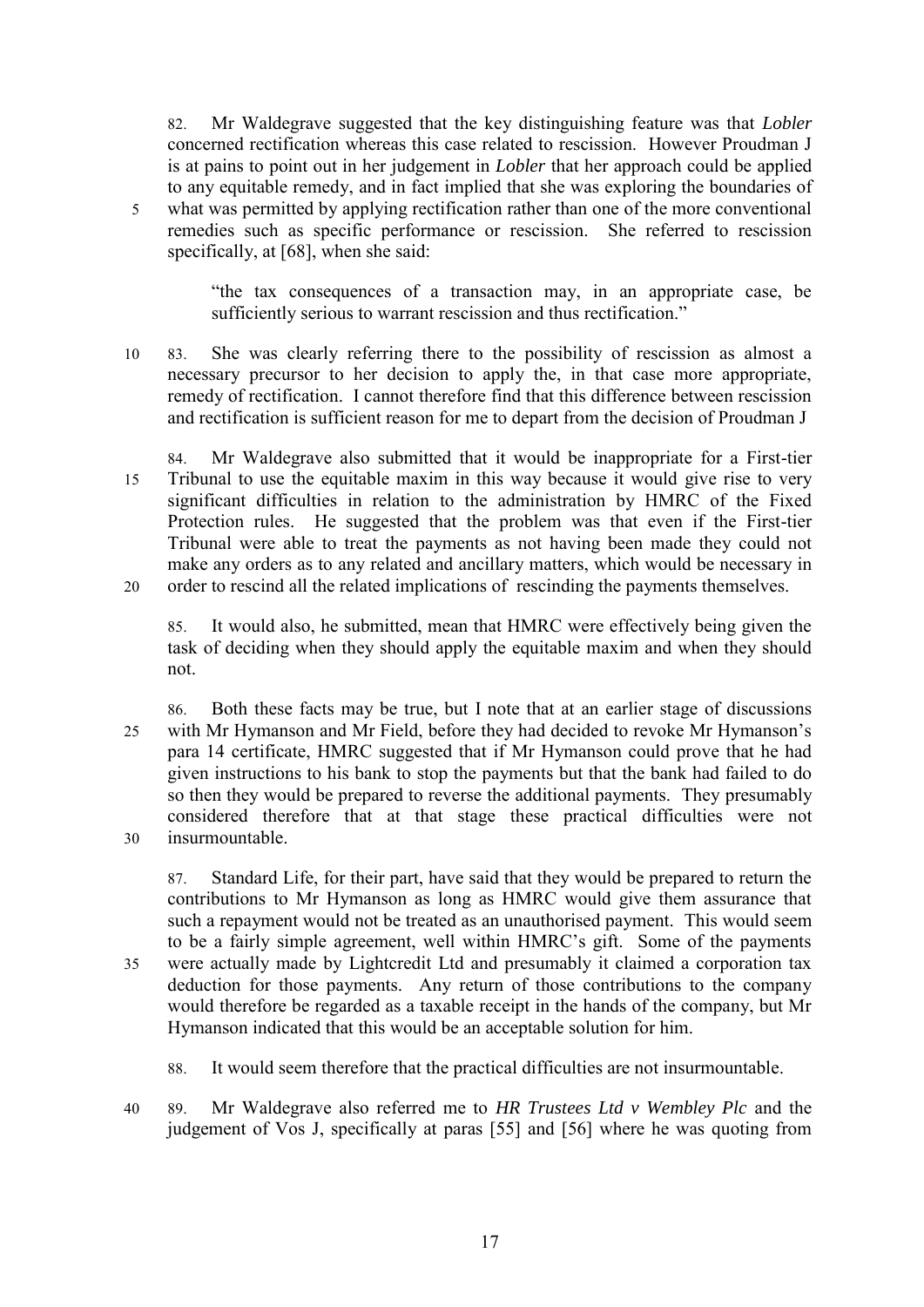Meagher, Gummow and Lehane 2002 on Equity Doctrines and Remedies. This states that the application of the equitable maxim is limited to five main instances, which he lists at [55]. This list includes the fifth instance, which is equity's attitude to contracts, "where the maxim means that often equity treats a contract to do a thing as 5 if the thing were already done."

90. Vos J continues to quote from Meagher, Gummow and Lehane at [56] as follows:

"It is to be noted that the applicability of the maxim is limited to circumstances where that which ought to be done can be done; the maxim does not require one 10 to believe that equity will regard as done that which no court (of law or equity) would ever order to be done. Therefore, it can be availed of, not by everybody, but only by those who would have the right to seek in equity the enforcement of the contract. This is often expressed by saying with approximate accuracy that in cases of contract the maxim depends on the specific enforceability of the 15 contract."

91. I cannot read anything in these quotes which states that the equitable maxim cannot be applied in the current circumstances.

92. I therefore come to the conclusion that Mr Hymanson would be entitled to rescission if he were to take his case to the High Court and that his tax position should 20 therefore to be determined as if that remedy had been granted.

## *Summary*

93. However, I am faced with the problem that I have already decided that my jurisdiction in this case is purely supervisory. I can only interfere with HMRC's decision to revoke the para 14 certificate under Regulation 11 if I can find that their 25 decision did not take into account relevant factors, or did take into account irrelevant factors, or was otherwise such that no properly directed officer could come to that conclusion.

94. In this case it is quite clear that when they made their decision to revoke Mr Hymanson's certificate HMRC did not take into account any possibility that the 30 contracts under which Mr Hymanson continued to make payments to the pension schemes might be void as a result of mistake, even though the relevant arguments had been put to them at that stage. They were prepared to rescind the payments if they had been made by a bank in contravention of an instruction from Mr Hymanson but they did not consider the possibility that the payments could be rescinded because of 35 Mr Hymanson's mistake. This in my opinion was a very relevant factor which they did not take into account.

## **Decision**

95. I therefore find that HMRC's decision was unreasonable and I therefore ALLOW Mr Hymanson's appeal in accordance with Regulation 12 of the Transitional 40 Regulations appeal.